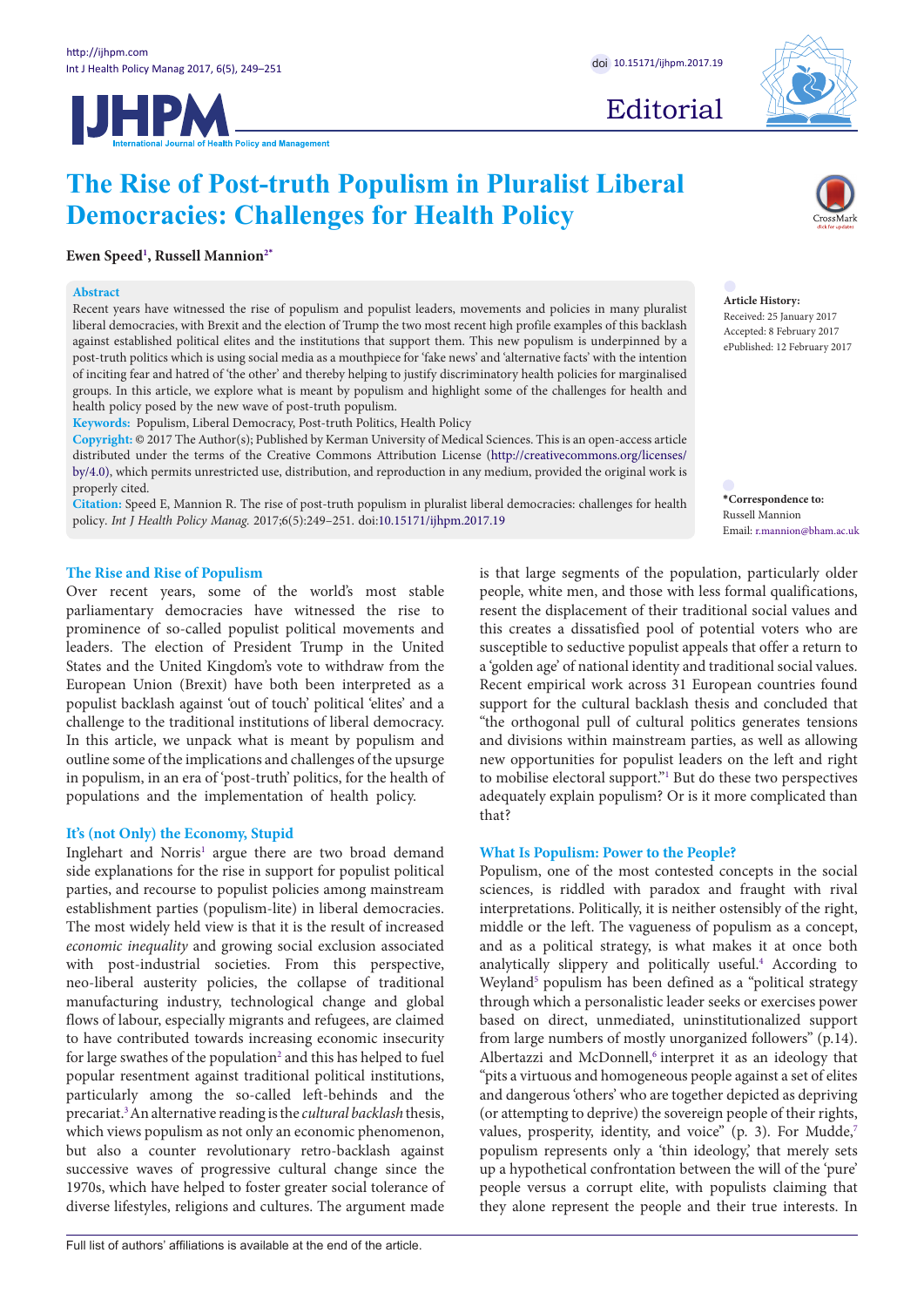reality, the political initiative emanates from the personality – and whims – of the leader, and not the popular voting base. The implication is that this thin ideology can be appended to a range of "thick" ideologies with more mature political logics such as socialism or nationalism in order to pursue wider political agendas. This vagueness as a precondition to constructing relevant political meanings is demonstrated by the seeming lack of contradiction between left-wing populists championing the 'people' against an economically privileged neo-liberal business elite and right-wing populists championing the 'people' against an elite accused of favouring a third group of their choice (usually based on unapologetic religious bigotry, racism and misogyny). The more ethnocentric the conception of the 'people' the more xenophobic the positioning against the 'other.' Therefore, the key distinction between right-wing and left-wing populism is not whether they ostracise, but whom they ostracise. As populism concerns only the antagonistic relationship between the people and the elite, who is considered to be the elite, or the people, depends on the political orientation of the populist. Nonetheless, it is important (and no doubt reassuring for many) to note that the power base of populist leaders is necessarily fragile. As exemplified by Trump, populist leaders often emerge as 'outsiders' and are not well-aligned with established interest groups or embedded in the tightknit networks of normal party politics, and therefore, cannot depend on their continuing support in times of trouble. As the theatrical machismo of vainglorious populist leaders fades and their policies ultimately fail, so does their appeal. These core attributes of populist politics and the personality traits that typify populist leaders have profound implications for the health of populations and the design and implementation of national (and international) health policies, and it is to these that we now turn.

## **The Challenge of Evidence Informed Health Policy in a Post-truth World**

Healthcare has benefitted enormously from international cooperation and agreements that allow the free flow of people, capital, goods, and information.<sup>[8](#page-2-9),[9](#page-2-10)</sup> Populism, on the other hand, is concerned with national protectionism which limits international cooperation and movement.<sup>6</sup> A populism built on 'walls' and fear of 'the other' (for Trump read Mexicans and Muslims, for Brexit read immigrants from Eastern Europe and Syrian refugees), discriminates against certain subsections of the population and exacerbates existing national (and global) health inequalities. Populist leaders pursing such policies typically try to avoid established institutional checks and balances (including the professionalised civil service) and seek to implement public policies at more pace and scale than the traditional bureau-incrementalistic approaches associated with liberal-democratic governments. This is clearly-evident in President Trump's use of Twitter as a media platform to announce new policies and in so doing by-passing the professional experts and civil service. But swift reforms may come at the expense of good policy design and mass support, especially as populist policies tend to be shaped more by the personal whims and prejudices of a demagogue than underpinned by a secure evidence base. In the United States, a clear example of this relates to changes

to policy in the realm of reproductive rights, with legislation already proposed which seeks to limit access to abortion services. Similarly, the repeal of the Affordable Care Act may have very real consequences in terms of restricting access to contraception and other birth control services.There are also concerns around the so-called conscience laws which enable individuals and companies to use conscience objections against charges of sexual orientation discrimination[.10](#page-2-11) In the United Kingdom, there have been calls to introduce charging mechanisms for 'health tourists,' with the effect that overseas patients are required to pay upfront for their care. However, amid all the political clamour and rhetoric around 'freeloading' health tourists, it should not be lost that a greater principle is at stake – the introduction of a formal charging mechanism into a Beveridge based health system.<sup>[11](#page-2-12)</sup> Indeed, some hospitals in the United Kingdom have already started to charge for elective surgery, $12$  even though patients have already paid for access to care via direct taxation. Here we see the potency of populist appeals, where the invocation of the freeloading 'other' can be used to justify a fundamental change to the principle of universal healthcare and ultimately the dismantling of the National Health Service (NHS).<sup>[13](#page-2-14)</sup>

Terms such as 'post-truth' and 'fake news' have been used to describe the rapid transformations to the substance of populist political discourse, both in relation to the election of president Trump and the Brexit campaign. As defined by the Oxford English dictionary (which made it the 2016 international word of the year) post-truth "relates to or denotes circumstances in which objective facts are less influential in shaping public opinion than appeals to emotion and personal belief." And this clearly links to sociological approaches since the 1980s which have explored the ways in which developments in mass communication technology have created a sense of what Baudrillard<sup>14</sup> described as 'hyperreality' – the inability to distinguish the real from the false and a postmodern condition, where even supposedly hard economic evidence can be contested.[15](#page-2-16) Populist politicians' reliance on assertions that appear true, but have no basis in fact, creates a false view of the world, not with the intention of convincing the elites that they are right, but in reinforcing prejudices among their targeted pool of potential supporters. In the modern age of social media, fear, rumour and gossip can spread alarmingly fast with feelings and emotions often carrying more weight than facts and evidence. Charismatic leaders spread a populist mood which creates an additional emotional hook and which distinguishes populist political rhetoric from conventional politics. A common rhetorical device used in populist posttruth politics is the repetition of a dominant motif – which may not be based on any reliable evidence. For example, during the British EU referendum campaign, *Vote Leave* made repeated use of the claim that EU membership cost £350 million a week, but this claim was rejected in fact-checks undertaken by BBC News and several independent experts. Indeed, this provoked the notorious rebuke by the pro-leave Secretary of State for Justice, that "people in this country have had enough of experts."[16](#page-2-17) It is not difficult to see that the disdain for policy experts by politicians pursuing populist policies, may result in poorly designed and implemented health policies with potentially serious dysfunctional consequences. Noveck aligns the recent surge in support for populism with the rise of